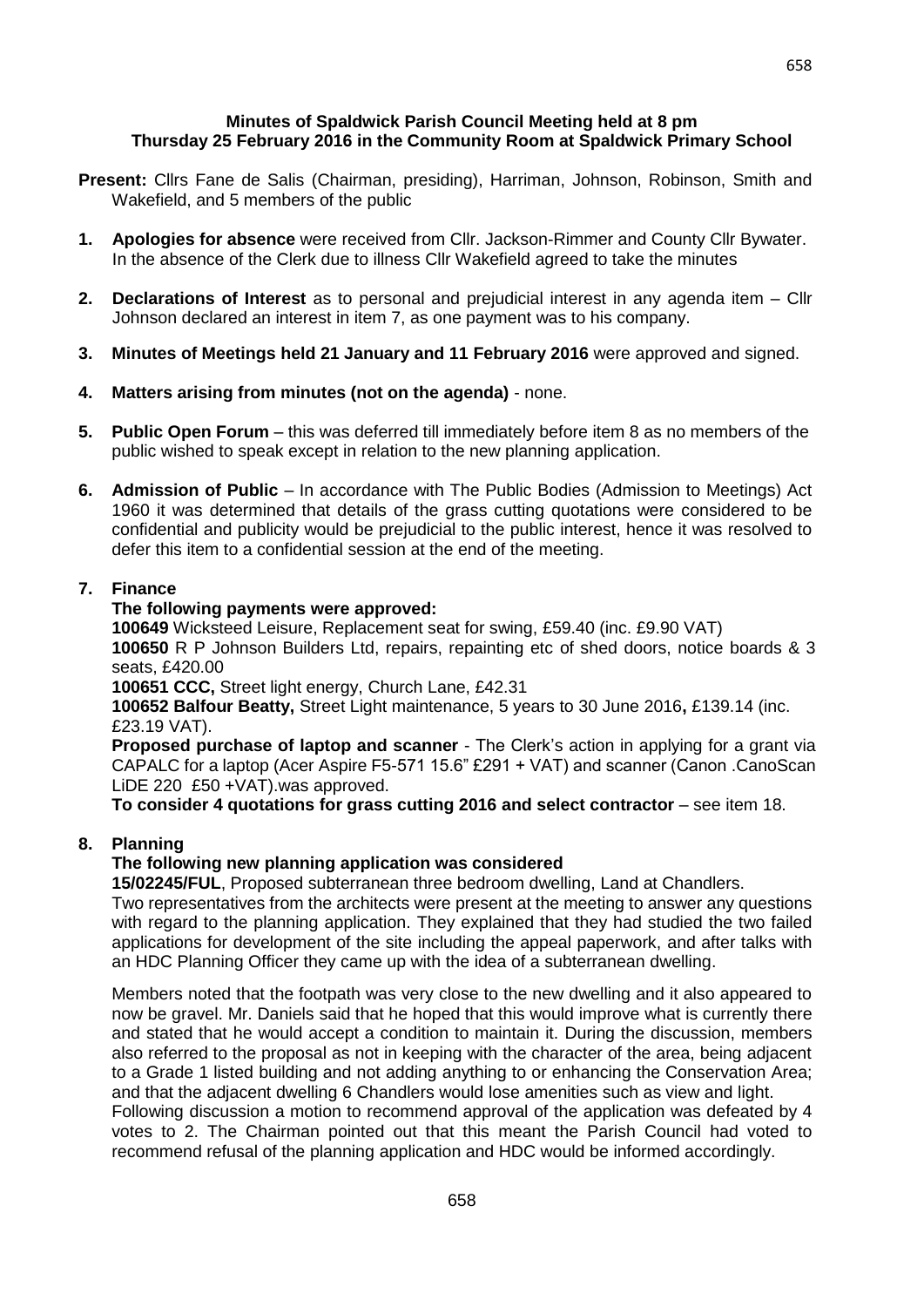**Receipt of new planning application** – It was noted that the following application is now being circulated and will be considered at the next meeting.

**16/00318/HHFUL**, Extension to side and rear of existing property, 1 Mount Pleasant **` Applications determined by the Local Planning Authority** – decisions were noted **15/02271/HHFUL,** [Conversion of garage to habitable annex including first floor extension, 27](http://publicaccess.huntingdonshire.gov.uk/online-applications/applicationDetails.do?activeTab=summary&keyVal=NYZWNJIKKD400)  [Thrapston Road -](http://publicaccess.huntingdonshire.gov.uk/online-applications/applicationDetails.do?activeTab=summary&keyVal=NYZWNJIKKD400) Permission granted

**15/02039/FUL,** Amended scheme for detached dwelling on land adjacent to 19 Littlecotes Close - Permission granted

#### **9. Assets – Provision / Maintenance**

**To note updates on matters previously reported; to consider any further action regarding them; and to receive reports of any new problems. War Memorial** – on going. **Re-location of Bier into the Church** – Cllr Smith will write to the Vicar. No other reports received.

## **10. Highways, footpaths, byways etc.**

**To note updates on matters previously reported; to consider any further action regarding them; and to receive reports of any new problems.** No reports received.

#### **11. Clerk's report regarding bus services**

The Clerk reported that as we are now very near to having confirmation of the proposed future services following the recent retendering, he has deferred any action regarding control of parking along Royston Avenue / Ferriman Road until clarification is available of exactly what routes the new services will take, where the stops will be, what size of vehicles will be used and who the operators will be. The question of routes and stops has been referred to the CCC Future Transport Team. The tenders are expected to provide the other information.

The meeting decided to find out the exact date that the bus service contract is to expire; to chase Cllrs White and Bywater; and that Cllr Robinson would take over this task after his holiday.

## **12. Proposed conversion of Community Room to classroom from September.**

The Clerk reported on his discussions with people who may be able to confirm the conditions under which the Community Room was originally created: Mike Baker believes that HDC gave a grant to CCC towards the cost: Dan Smith HDC Communities Manager remembered the case and thinks it would have been funded by an S.106 Planning Agreement. These avenues are being followed up.

Cllr Wakefield to chase David Watson for any paperwork he may have..

## **13. Village Hall**

**(i) Clerk's report re custodian trusteeship** – copies of the report which examined the legal relationship between the Parish Council as Custodian Trustee and the Village Hall Committee as Management Trustees were distributed to members. Cambridgeshire ACRE has confirmed its agreement with the conclusion that, because the Parish Council has allowed the Village Hall Committee to manage the funds arising from the sale of the old hall, there is no need for it to become involved other than to receive copies of the annual accounts until such time as the money may be required for the building of a new hall or for some other purpose should that be the wish of the local community and be approved by the Charity Commission

**(ii) Appointment of parish council representative to the Committee -** Cllr Robinson said he did not wish to be re-elected but in the absence of any other nominee he was duly elected and agreed to serve as the parish council representative on the village hall committee.